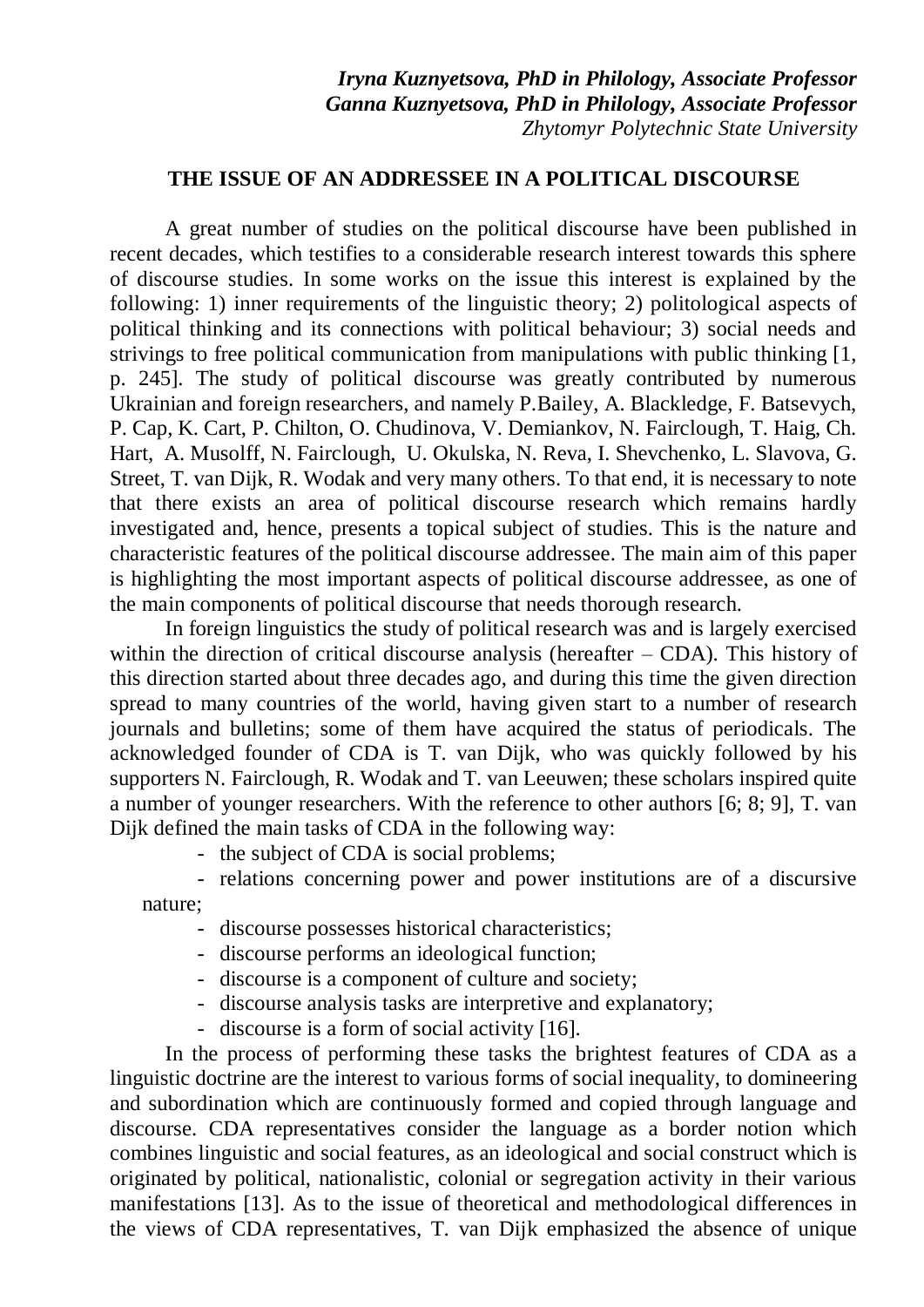approach to the methodology of this discourse direction; remarking that any method can be used for achieving the aim of the researcher [17]. T. van Leeuwen remarked that CDA representatives deal not only with the issues of discourse analysis proper, but with the criticism of social theories; and within the recent period social theories can dominate over the discourse analysis [18, p. 234]. With the research approach described, it seems logical that CDA studies are focused on the personalities of politicians and public figures (for who in their works there exist a number of special terminological expressions: political players/subjects [12; 15], public actors [16], actors [10], collective and individual agents [14], political representatives [7]. At the same time, however, such an object as an addressee, to whom the message is really intended, is left as if unnoticed and remains outside the focus of the researchers' attention. In the papers on political discourse one can come across only some fragmentary notes on a recipient of this discourse kind or short non-analytical observations [11; 20] when the context of the paper requires such notions. It should be emphasized that papers devoted to the study of political discourse addressee are really few in number. For instance, in A. Blackledge's book (Chapter 6) the political discourse addressee is noted as 'common people' in connection with recontextualization techniques in the interpretation of political events. The author states that a politician can refer to the opinion of the part of political audience which meets his own interests, leaving all other opinions aside; and thus the real point of view of the political discourse addressee is distorted [5]. However, this scholar doesn't suggest any analysis of the category of the political discourse addressee either, considering it just as a collective recipient. A. Wieczorek claims in the introduction to her research that it refers primarily to the relationship between a speaker (a political figure) and his addresses. But her paper deals practically with the role of a speaker, because it is he who determines the degree of closeness between the discourse participants and in such a way creates their activity in the discourse reality [19, xii].

Of greater interest, in our opinion is the research made by T. Kaminskaya, the object of which is the addressee image in mass media texts [3]; the latter are understood as the texts of political plot. Hence, the addressee is considered as: a) a real individual; b) as a category participating in a communicative act; c) as a sociological category with its certain characteristics which are obtained by means of sociological research; d) as a text category.

The author focuses mostly on the study of social and economic issues while developing the classification of addressees of mass media texts and suggests her own view of the notion of the 'target audience' [3, pp. 174-183, 239]. In her classification of addressees of mass media texts the researcher uses notions suggested in those texts (so, they are mostly descriptive and non-analytical), and this makes the given classification uncertain and vague. The author comes to the conclusion that the system of addressees is moveable and determined by the social situation which is moveable in its turn [3, p. 238].

In Ukrainian linguistics the category of the political discourse addressee has not gained the research attention it deserves. In general terms, all important issues of an addressee category were highlighted in the book written by O. Vorobyova on the material of a short-short story. The scholar introduced the terms of 'a split addressee' on the basis of the following factors: the distribution of real, depicted and reflected communication; the definition of the reader's image as a modus of addressiveness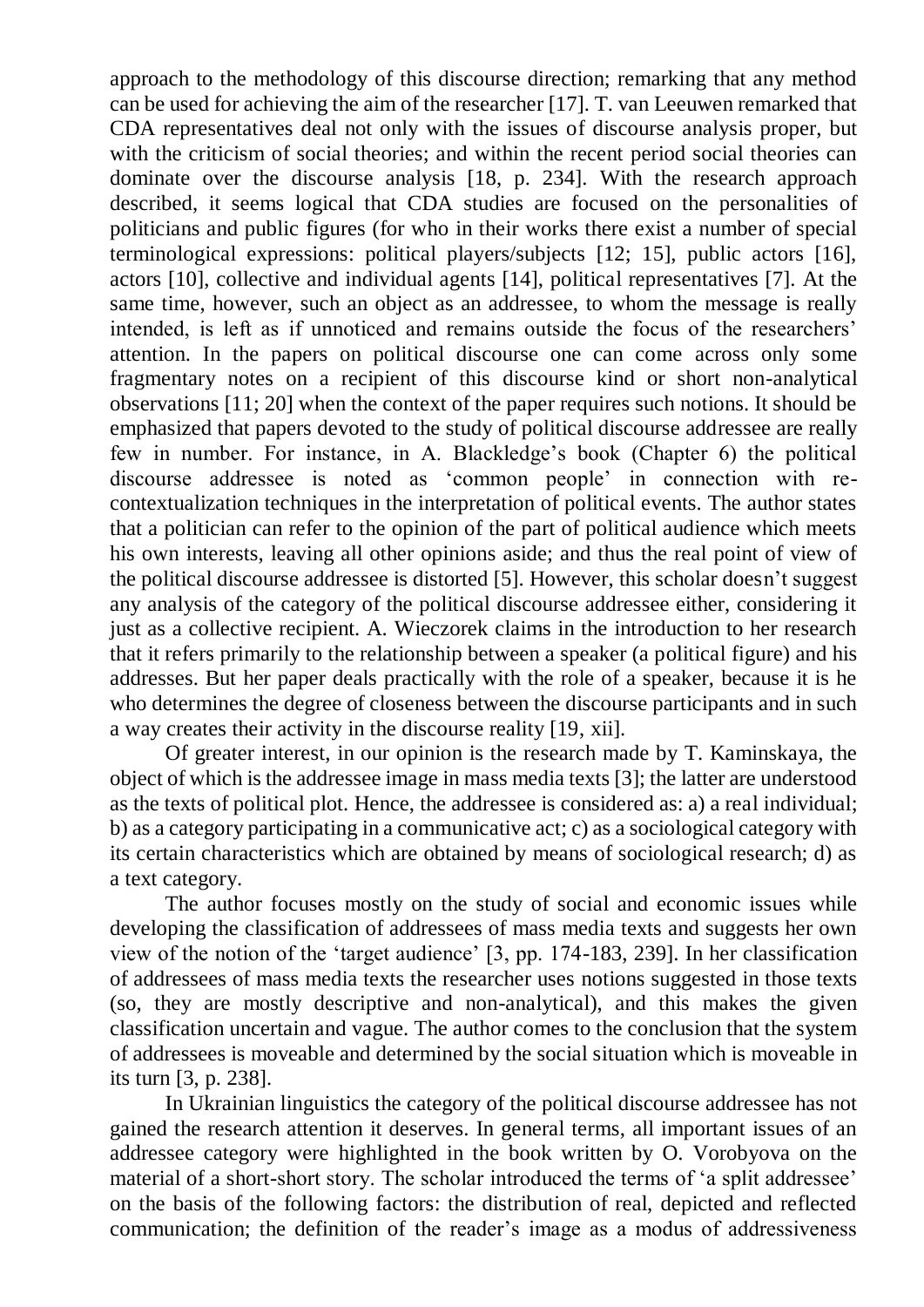realization; the heterogeneous character of the image of a reader which is seen as a reflection of a dialogical interaction; the interrelation between an addressant and an addressee in a discourse. Consequently, the scholar suggests the typology of an addressee category, differentiating between three addressee types: a) a fictional addressee (i. e., an image of a belles-lettres piece); b) a hypothetical addressee (i.e., an addressee image as seen in an addressant's imagination that the text message is directed to and which acts as a mediator between the discourse author and the addressee); c) real addressee which is a recipient of a certain definite discourse [2, p. 138, 139].

As a particular type of an addressee of the political discourse, the further step of its study was exercised by Ukrainian linguists A. Prokopenko and N. Reva; they chose a political interview as the material of their research and they consider it to be a kind of media-political discourse [4]. The authors single out the following features of a media-political discourse addressee: social position, age, gender, psychological state, cognitive abilities, values, peculiarities of speech anticipation. On the basis of these characteristics they introduce certain typologies which are grounded on one or several of the given characteristics.

This study is the only known attempt of characterization of the political discourse addressee, and it certainly possesses certain research importance. However, the authors do not analyse the signified addressee types deeply, being focused rather on structural and linguistic specifics of the discourse genre which was the material of their research. And their typology was worked out on the basis of only one genre of the political discourse. We believe that their results should be applied to a broader discourse material, which evidently will lead to the further development of their classifications.

As the result of the exercised review it is possible to state that the greatest problem in the research level of the political discourse addressee is that this category is practically left outside the area of investigation, and particularly, outside the area of linguistic research. Such situation makes the given category a topical subject of study. It seems prospective to treat the issue of the political discourse addressee from the angle of cognitive linguistics as the constituent of a multimodal paradigm suggested as the methodology of such a study.

## **REFERENCES**

1. Баранов А. Введение в прикладную лингвистику. М. : Ленанд. 2017. 368 с.

2. Воробьева О. П. Текстовые категории и фактор адресата : Монография. К. : Вища школа. 1993. 200 с.

3. Каминская Т. Л. Образ адресата в текстах массовой коммуникации: семантико-прагматическое исследование : дис. … докт. филол. наук : 10.01.10. Санкт-Петербург. 2009. 284 с.

4. Прокопенко А. В., Рева Н. С. Актуалізація адресатності у тексті політінтерв'ю. *Сучасні дослідження з іноземної філології*. *Збірник наукових праць.* Випуск 13. 2015. С. 159-169.

5. Blackledge, A. Discourse and Power in a Multilingual World (Discourse Approaches to Politics, Society and Culture). Amsterdam/Philadelphia: John Benjamins Publishing Company. 2005. URL: https://doi.org/10.1075/dapsac.15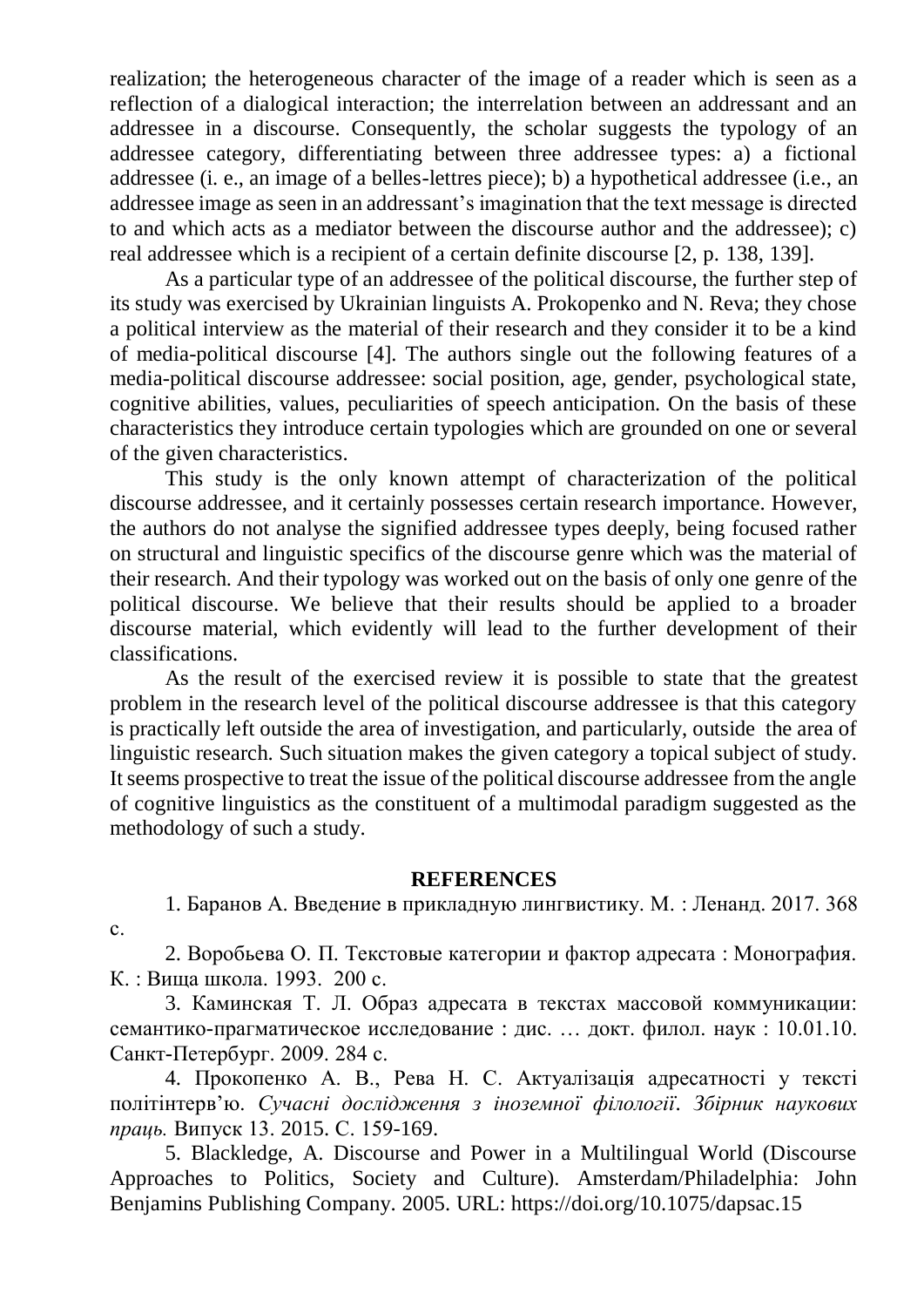6. Caldas-Coulthard, C.R. & Coulthard, M. (Eds.) *Texts and Practices: Readings in Critical Discourse Analysis.* London: Routledge and Kegan Paul. 1996. URL: [https://www.felsemiotica.com/descargas/Caldas-Coulthard-Carmen-Rosa-and-](https://www.felsemiotica.com/descargas/Caldas-Coulthard-Carmen-Rosa-and-Coulthard-Malcolm-Eds.-Texts-and-Practices.-Readings-in-Critical-Discourse%20Analysis.pdf)[Coulthard-Malcolm-Eds.-Texts-and-Practices.-Readings-in-Critical-Discourse](https://www.felsemiotica.com/descargas/Caldas-Coulthard-Carmen-Rosa-and-Coulthard-Malcolm-Eds.-Texts-and-Practices.-Readings-in-Critical-Discourse%20Analysis.pdf) [Analysis.pdf](https://www.felsemiotica.com/descargas/Caldas-Coulthard-Carmen-Rosa-and-Coulthard-Malcolm-Eds.-Texts-and-Practices.-Readings-in-Critical-Discourse%20Analysis.pdf)

7. Carta, C. & Wodak, R. Discourse analysis, policy analysis, and the borders of EU identity. 2015 Retrieved from [https://www.academia.edu/13015952/Discourse](https://www.academia.edu/13015952/Discourse_analysis_policy_analysis_and_the_borders_of_EU_identity?email_work_card=view-paper) [\\_analysis\\_policy\\_analysis\\_and\\_the\\_borders\\_of\\_EU\\_identity?email\\_work\\_card=view](https://www.academia.edu/13015952/Discourse_analysis_policy_analysis_and_the_borders_of_EU_identity?email_work_card=view-paper) [-paper](https://www.academia.edu/13015952/Discourse_analysis_policy_analysis_and_the_borders_of_EU_identity?email_work_card=view-paper)

8. Fairclough, N. Political discourse in the media: An analytical framework. In: A. Bell & P. Garrett (Eds.), *Approaches to media discourse*. London : Blackwell, 1998. pp. 142-162.

9. Fairclough, N.L. and Wodak, R. Critical discourse analysis. In: T. A. van Dijk (ed.), *Discourse Studies. A Multidisciplinary Introduction.* Vol. 2. Discourse as Social Interaction. London: Sage, 1997. p.p. 258-284. URL: [https://www.researchgate.net/publication/281506450\\_Critical\\_Discourse\\_Analysis](https://www.researchgate.net/publication/281506450_Critical_Discourse_Analysis)

10. Glynos, J., Howarth, D., Norval, A., Speed, E. Discourse Analysis: Varieties and Methods. ESRC National Centre for Research Methods. 2009. Review paper. URL:<https://www.researchgate.net/publication/279668539>

11. Haig, E. Media Representations of Political discourse: A critical discourse study of four reports of Prime Minister's Questions. 2009. URL: <https://www.researchgate.net/publication/37510329>

12. Kranert, M. Political myth as a legitimation strategy. The case of the golden age myth in the discourses of the Third Way. *Journal of Language and Politics*. 2018. DOI:<https://doi.org/10.1017/S0267190514000087>

13. Pennycook, A. Language r a local ractise. London: Routledge. 2010. DOI: <http://dx.doi.org/10.4324/9780203846223>

14. Schroder, K. & Phillips, L. Mediatised Politics: Political Discourses and the Media Contemporary Danish Democracy. 2012. URL: https://www.nordicom.gu.se/sites/default/files/kapitel-pdf/12\_059\_070.pdf

15. Stopfner, M. Just thank God for Donald Trump in Dialogue practices of populists and their supporters before and after taking office. *Journal of Pragmatics*, 186, 2021. P. 308-320. DOI: https://doi.org/10.1016/j.pragma.2021.10.002

16. van Dijk, T. A. Critical Discourse Analysis. Introduction: What Is Critical Discourse Analysis? 2004. URL: [https://www.academia.edu/4716299/8\\_Critical\\_Dis](https://www.academia.edu/4716299/8_Critical_Discourse_Analysis_0_Introduction_What_Is_Critical_Discourse_Analysis?email_work_card=title) [course\\_Analysis\\_0\\_Introduction\\_What\\_Is\\_Critical\\_Discourse\\_Analysis?email\\_work](https://www.academia.edu/4716299/8_Critical_Discourse_Analysis_0_Introduction_What_Is_Critical_Discourse_Analysis?email_work_card=title) [\\_card=title](https://www.academia.edu/4716299/8_Critical_Discourse_Analysis_0_Introduction_What_Is_Critical_Discourse_Analysis?email_work_card=title)

17. van Dijk, T. A. News as Discourse. London: Routledge. 2013. DOI: 10.1093/oxfordhb/9780199585977.013.007.

18. van Leeuwen, T. Towards a semiotics of typography. *Information Design Journal*. 2006. 14 (2). р.р. 231–255. DOI: 10.1075/idj.14.2.06lee

19. Wieczorek, A. E. Clusivity: A New Approach to Association and Dissociatio in Political Discourse. URL: [https://www.researchgate.net/publication/280727060\\_Clusivity\\_A\\_New\\_Appr](https://www.researchgate.net/publication/280727060_Clusivi ty_A_New_Approach_to_Association_and_Dissociation_in_Political_Discourse/link/55c3243408aeb975673e5601/download) oach to Association and Dissociation in Political Discourse/link/55c3243408aeb9 [75673e5601/download](https://www.researchgate.net/publication/280727060_Clusivi ty_A_New_Approach_to_Association_and_Dissociation_in_Political_Discourse/link/55c3243408aeb975673e5601/download)